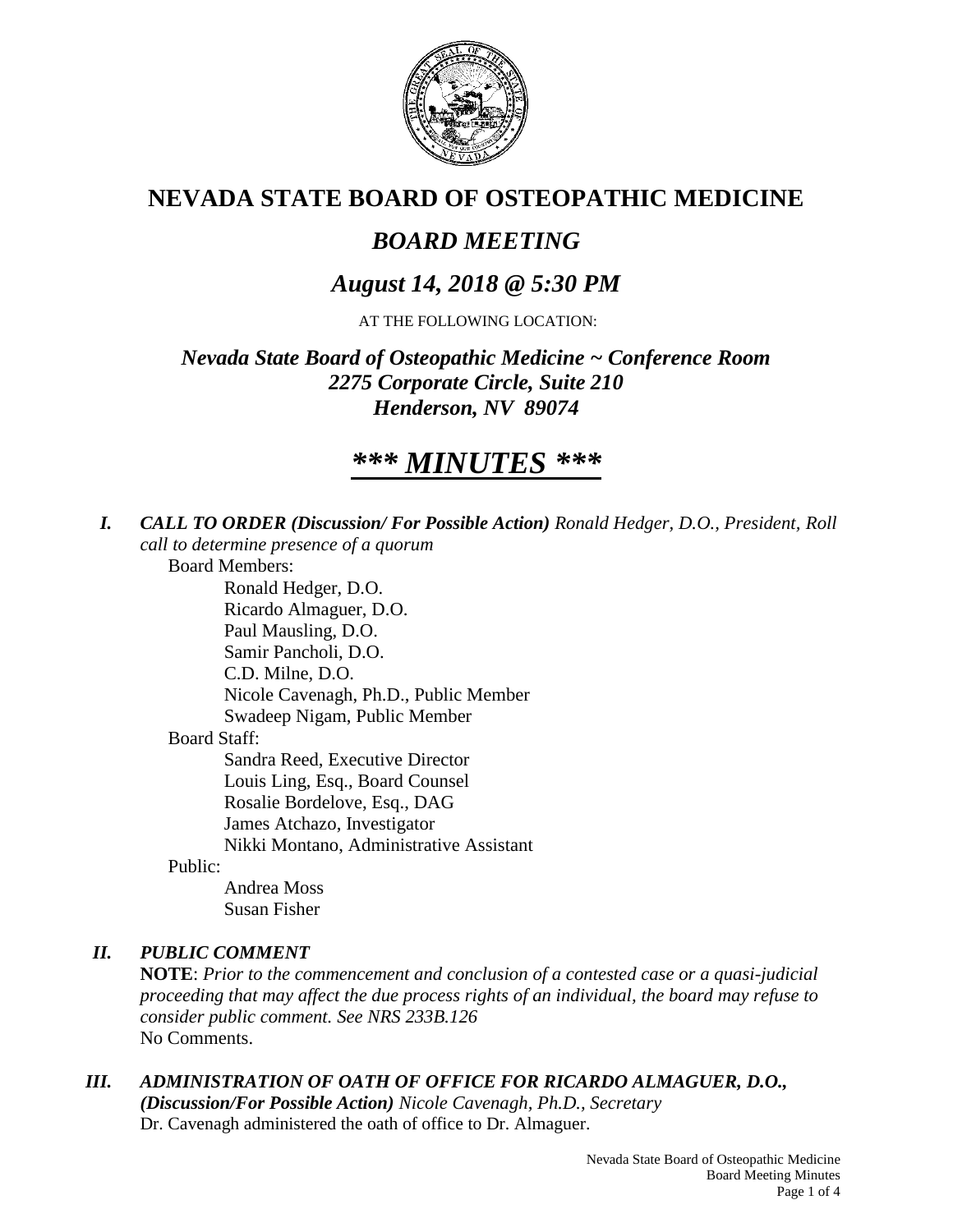## *IV. APPROVAL OF BOARD MEETING MINUTES FROM JUNE 12, 2018 (Discussion/For Possible Action) Ronald Hedger, D.O., President* Dr. Cavenagh made a motion to approve the minutes from June 12, 2018; seconded by Dr. Milne. There being no discussion, the minutes were approved by the Board.

## *V. CONSENT AGENDA TO GRANT LICENSURE FOR OSTEOPATHIC PHYSICIANS , SPECIAL LICENSE OSTEOPATHIC PHYSICIANS & PHYSICIAN ASSISTANTS (Discussion/ For Possible Action) Ronald Hedger, D.O., President*

Under this item the Board may consider the recommendations of the Executive Director and/or President/Vice President to grant licensure to the below listed applicants. The Board may remove any applicant's name from the consent motion, but may not discuss the contents of the application for licensure without the applicant present following proper notice pursuant to the open meeting law.

**Osteopathic Physician Name Specialty** Michael Albring, D.O. Family Medicine Rickinder Bains, D.O. **Anatomic Pathology** Steven Carter, D.O. **Internal Medicine** Deborah Fernandez-Turner, D.O. Psychiatry Ryan Huang, D.O. Family Medicine Jeremie Karsenti, D.O. Diagnostic Radiology Hyunnarm Kim, D.O. Psychiatry Brandon Lee, D.O. Emergency Medicine Michelle Lin, D.O. **Family Medicine** Chiara Mancini, D.O. Forensic Pathology Asa Margolis, D.O. Emergency Medicine Joseph Nagan, D.O. Internal Medicine Kevin Ogden, D.O. **Family Medicine** Priyanka Patel, D.O. Internal Medicine Brian Scheele, D.O. Emergency Medicine Salena Shafer, D.O. Neurology Jean Storey, D.O. **OB/GYN** Rudy Tedja, D.O. Critical Care Aroucha Vickers, D.O. Neurology Alan Walsh, D.O. Internal Medicine

**Physician Assistant Supervising Physician** 

**Special Licenses NRS.633.411**: Christopher Tombey, D.O. Kingman/Sunrise

Jennifer Westmoreland, PA-C None – Active Not-Working

There was a motion to approve the licensees as written by Dr. Milne; seconded by Dr. Cavenagh. There being no discussion, the Board approved licensure.

## *VI. REVIEW OF AND POTENTIAL ACTION RELATED TO AUDIT FORM GOVERNOR'S STATE OF FINANCE OFFICE DIVISION OF INTERNAL AUDITS,*

*(Discussion/For Possible Action) Ronald Hedger, D.O., President*

Ms. Reed explained that this is an audit the Governor's State Finance Office conducted with many Boards regarding policies and finances. The audit resulted in three basic recommendations, of which the Board is currently in compliance. The first recommendation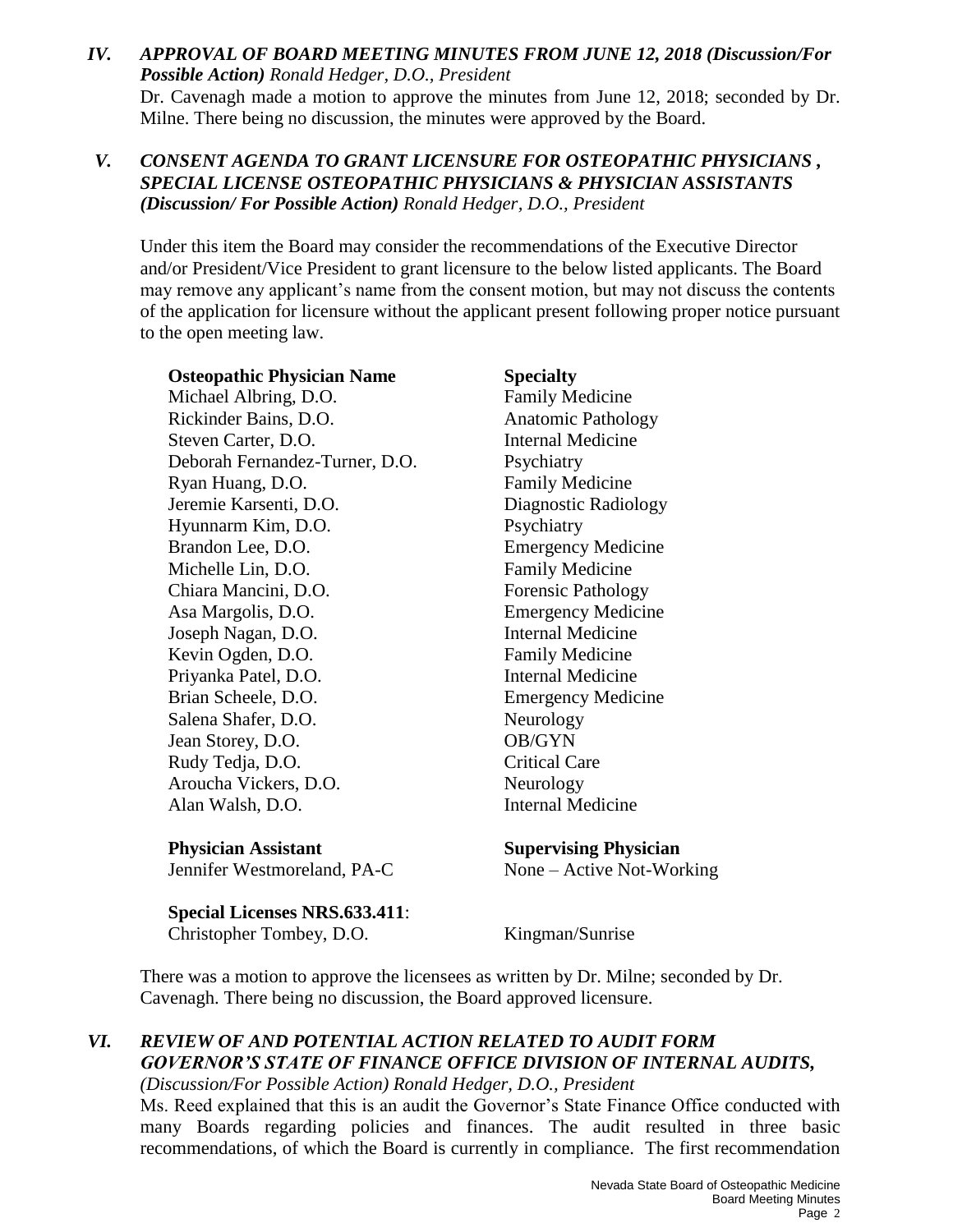was to comply with the statute and guidelines for salaries for executive directors. The second recommendation included using the Deputy Attorney General (DAG) for baseline of legal support. The third recommendation was to establish standards for financial and administrative operation. Ms. Reed will draft a letter for Board approval at the next Board meeting, addressing the Board's response to the Audit and recommendations. The letter is due to Executive Branch Audit Commission by October 31, 2018.

#### *VII. CONSIDERATION OF PROCESS TO INVESTIGATE COMPLAINTS AND MEDICAL MALPRACTICE CASES, (Discussion/For Possible Action), Ronald Hedger, D.O., President*

Ms. Reed asked what documentation the Board members would like to see when reviewing a complaint or medical malpractice claim. Ms. Reed stated that previously, medical records for malpractice claims were not included in the initial assignment to the IBM; and only requested as-needed. The Board discussion resulted in the Board preferring to have all medical records upon initial assignment of medical malpractice cases; and also medical records from second opinions in regular complaint cases, if applicable. Ms. Reed notified the Board that each Board member will be able to view complaint documents and medical records confidentially in a personally assigned folder, to avoid information being viewed if emails were compromised.

#### *VIII. CONSIDERATION OF AND POTENTIAL ACTION RELATED TO RECENT PERSONNEL ACTION TAKEN BY EXECUTIVE DIRECTOR AGAINST JAMES ATACHAZO, BOARD INVESTIGATOR. (Discussion/For Possible Action), Ronald Hedger, D.O., President*

Dr. Hedger asked Mr. Atchazo if he wanted to waive his right to the open meeting notification, since he did not sign the waiver prior to the meeting. After a discussion about the purpose of waiving one's right to be discussed at a meeting, Mr. Atchazo waived his right and acknowledged that the result would be that the Agenda item could proceed. Ms. Reed explained the written discipline she imposed on Mr. Atchazo and the circumstances related thereto. Mr. Atchazo explained his view of the discipline and the circumstances related thereto. The Board took no action on this item.

#### *IX. CONSIDERATION OF POTENTIAL REVISIONS OR AMENDMENTS TO BOARD MEMBER MANUAL AND EMPLOYEE HANDBOOK RELATED TO PERSONNEL ACTIONS, (Discussion/For Possible Action), Ronald Hedger, D.O., President*

Mr. Ling stated that currently the Executive Director (ED) is responsible for hiring, disciplining and terminating staff. However, there may be an outlet needed if staff has a serious complaint about the ED, including discrimination, such as sexual harassment or race discrimination. Mr. Ling stated that to address this matter, the Board may want to revise the current policy to allow for serious and valid complaints to be addressed by a Board member or some other similar device. Mr. Ling will present a proposed policy to the Board for approval at the next Board meeting, which will also include a process for discrimination complaints to be sent to the Deputy Attorney General or Mr. Ling.

## *X. CONSIDERATION OF REVISION TO NAC 633.288 (6), SUPERVISING PHYSICIAN ASSISTANTS AND ADVANCED PRACTICE REGISTERED NURSES, (Discussion/For Possible Action) Ronald Hedger, D.O., President*

Ms. Reed explained that this item was placed on the agenda because there was a physician who attended a previous Board Meeting and stated during public comment that he believed that all Osteopathic physicians should be able to supervise more than three physician assistants. He said he would supply suggestions, but after multiple contacts by Ms. Reed, no suggestions were ever sent to the Board. The Board decided to not take action on the item.